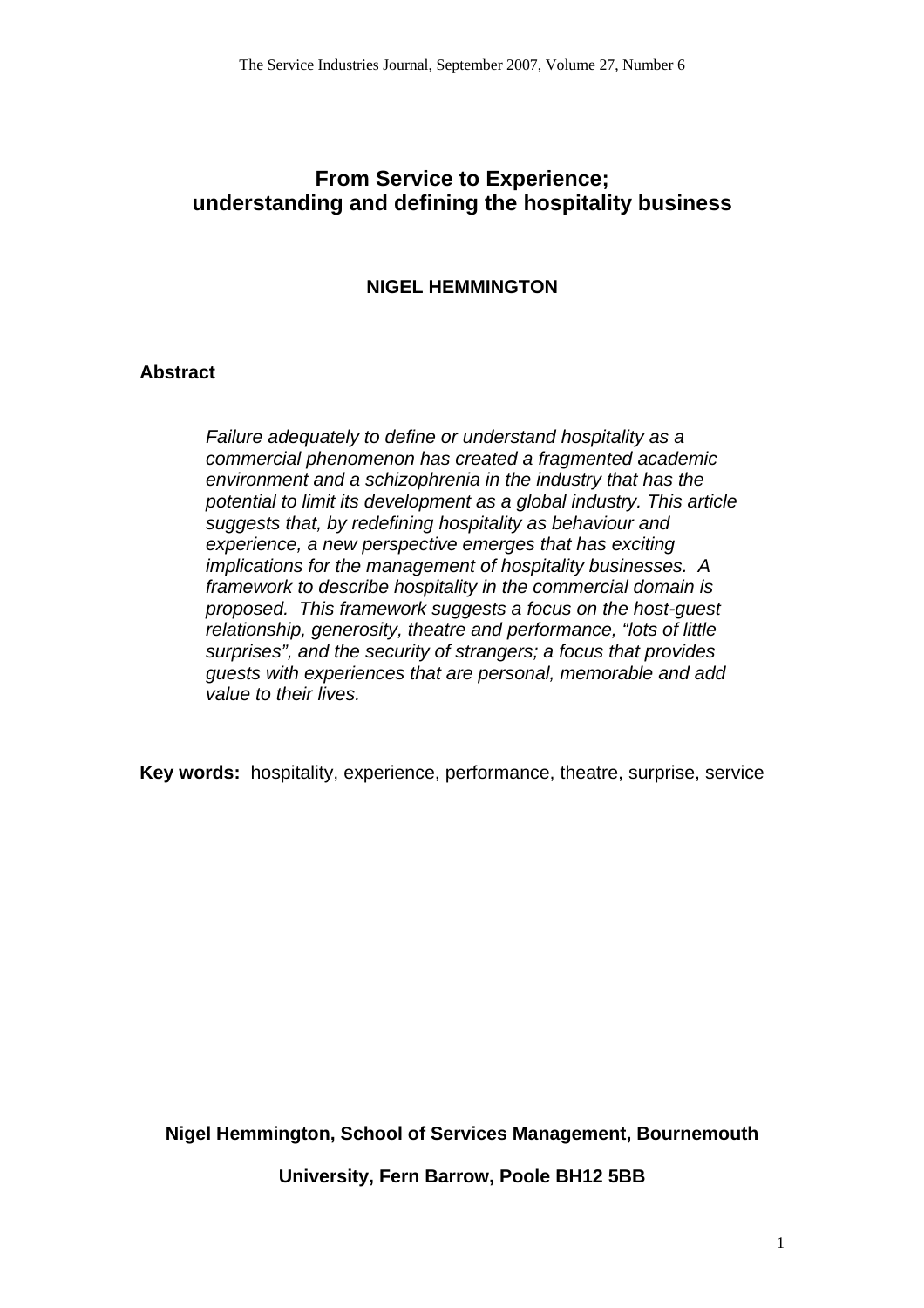# **From Service to Experience;**

# **understanding and defining the hospitality business**

*Failure adequately to define or understand hospitality as a commercial phenomenon has created a fragmented academic environment and a schizophrenia in the industry that has the potential to limit its development as a global industry. This article suggests that, by redefining hospitality as behaviour and experience, a new perspective emerges that has exciting implications for the management of hospitality businesses. A framework to describe hospitality in the commercial domain is proposed. This framework suggests a focus on the host-guest relationship, generosity, theatre and performance, "lots of little surprises", and the security of strangers; a focus that provides guests with experiences that are personal, memorable and add value to their lives.* 

### **INTRODUCTION**

The schizophrenia of the hospitality industry, and the "fragmentation" of hospitality academia (Jones 2004a), is a potentially limiting factor in the industry's drive for growth and development. This schizophrenia is illustrated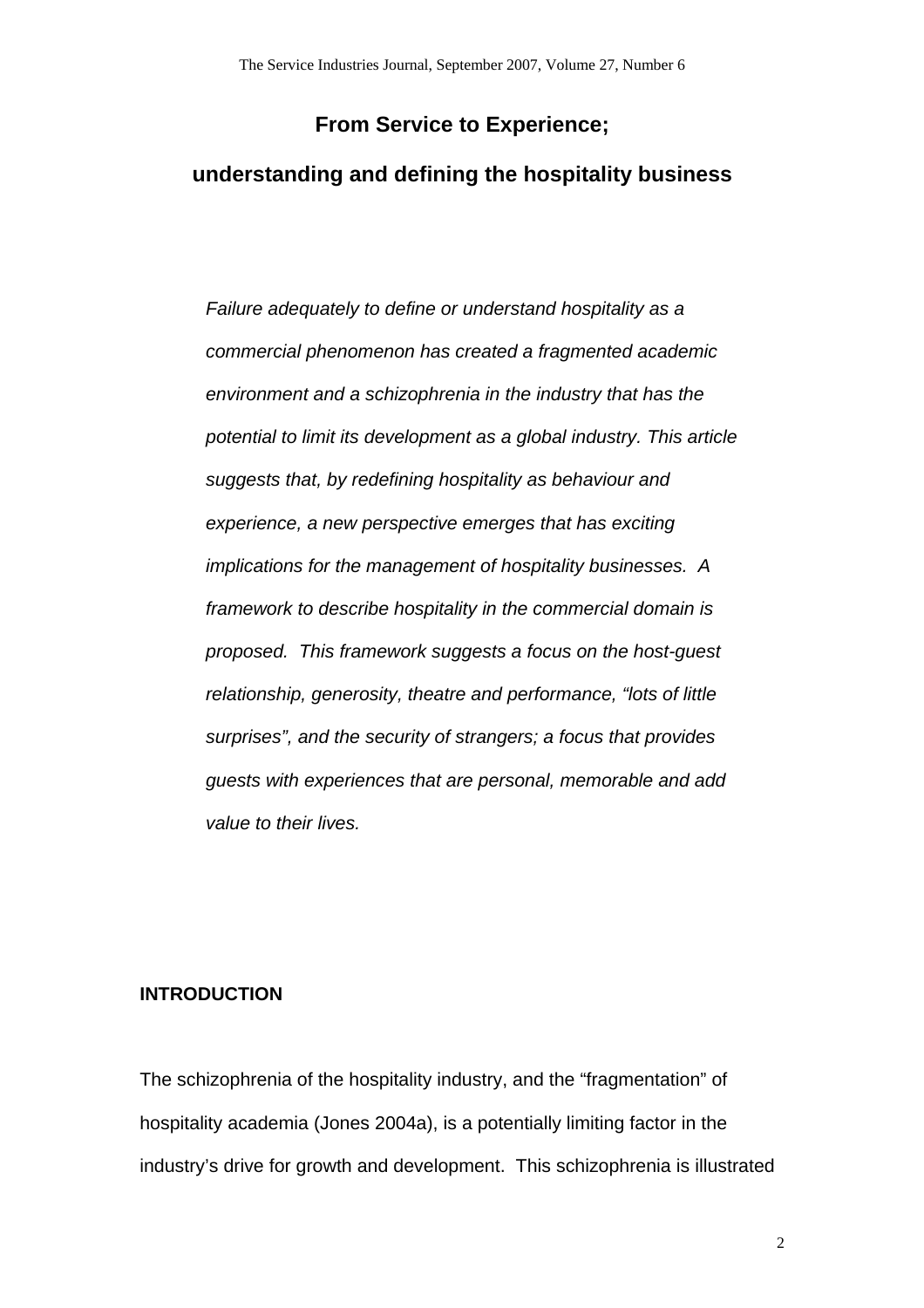by questions about whether the hospitality industry is a service industry, whether it is entertainment, or art, or theatre, or retailing, or whether it is no more than another form of business (Gillespie 1994, Jayawardena 2000, Slattery 2002, Hemmington 2004).

In the academic world, the dominant approach is one based on business and management, with many institutions focusing on services and some taking a retailing perspective. Jones (2002a) sought to identify the "principal schools of thought" and identified six main approaches: science, management, studies, relationships, systems, and pragmatism. However, as Morrison & O'Mahoney (2002) state, there are "some major tensions, contradictions and debates confronting contemporary hospitality management educationalists", and that hospitality management as a field of study "continues to struggle for definition". This failure to understand the phenomenon of commercial hospitality acts a significant barrier to industry improvement (Wood 1992), customer satisfaction and therefore growth.

This conceptual article aims to explore and extend the debate surrounding hospitality in commercial environment. It seeks to do this by drawing on previous research, both empirical and conceptual, and charting a course between the divergent views of academics and practitioners, and by proposing a new framework that has strategic and operational implications for the hospitality industry.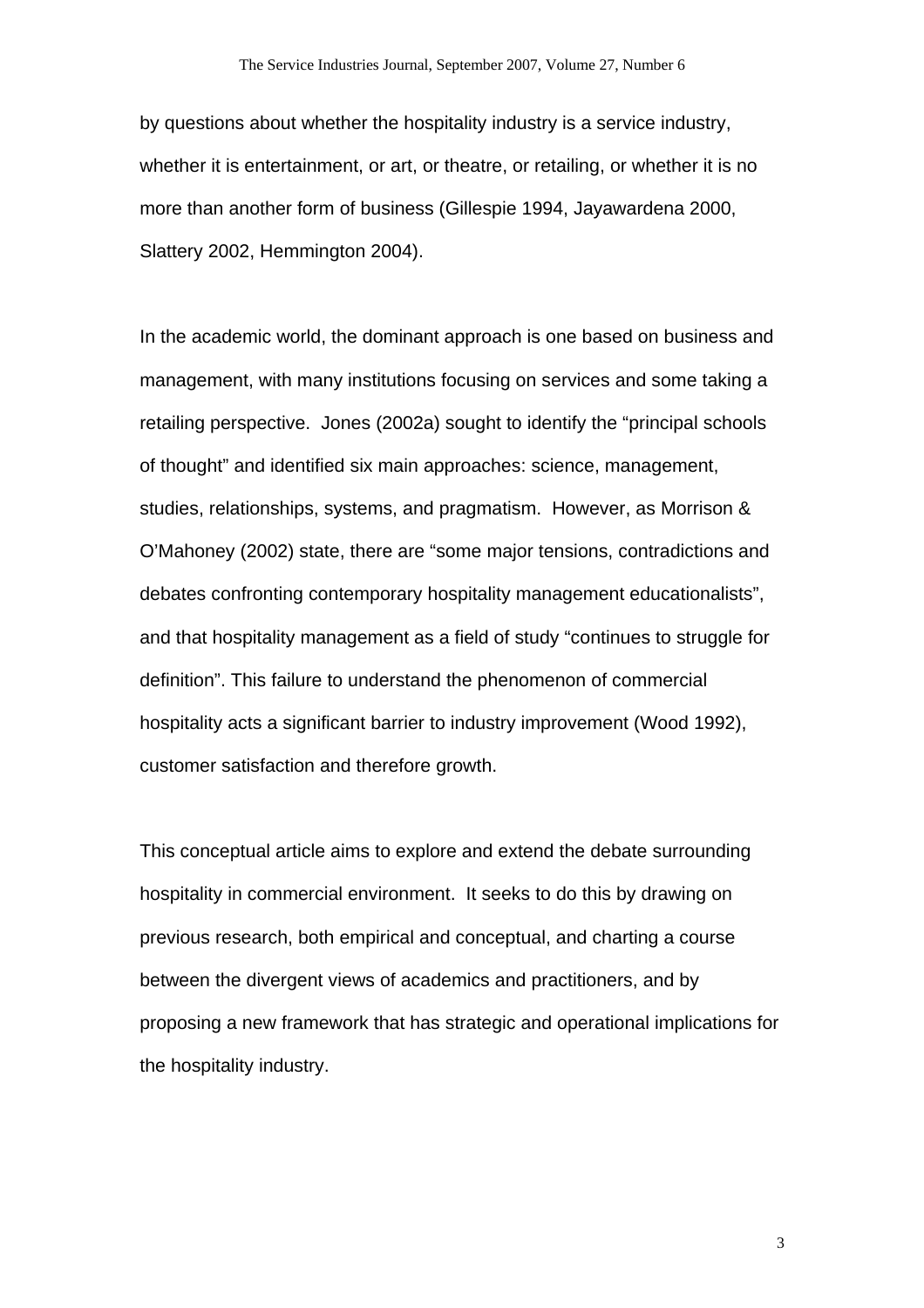#### **DEFINING HOSPITALITY – THE DEBATE**

Hitherto, attempts to define commercial hospitality have tended to focus on the clustering and defining of groups of industrial activity (see for example Jones 1996). As Brotherton and Wood (2000) point out, this approach that has dominated the thinking of most academics and practitioners is one that takes a 'narrow, commercial, economic and industrial perspective' which leads to definitions that are 'highly circular and have limited utility.

In recent years, however, the debate has been stimulated by the work of Lashley & Morrison (2000) who, in an edited work, present a range of different views of hospitality from the philosophical to the commercial, and include several interesting perspectives such as humour, the role of media and postmodernism. Perhaps the most significant contribution of this work is the exploration of the concept of hospitality in the three domains of the social, the private and the commercial environments. This led to a vigorous debate (Slattery 2002, Brotherton 2002, Slattery 2003, Brotherton 2003, Jones 2004b) with Slattery (2002) challenging what he characterises as the 'threedomain approach', and claiming that it excludes important aspects of the industry to the extent that 'it is portrayed as the poor relation' when compared with hospitality in the social and private domains. Indeed, Slattery (2002) is clear in his view that;

'Hotels, restaurants, bars and the other hospitality venues are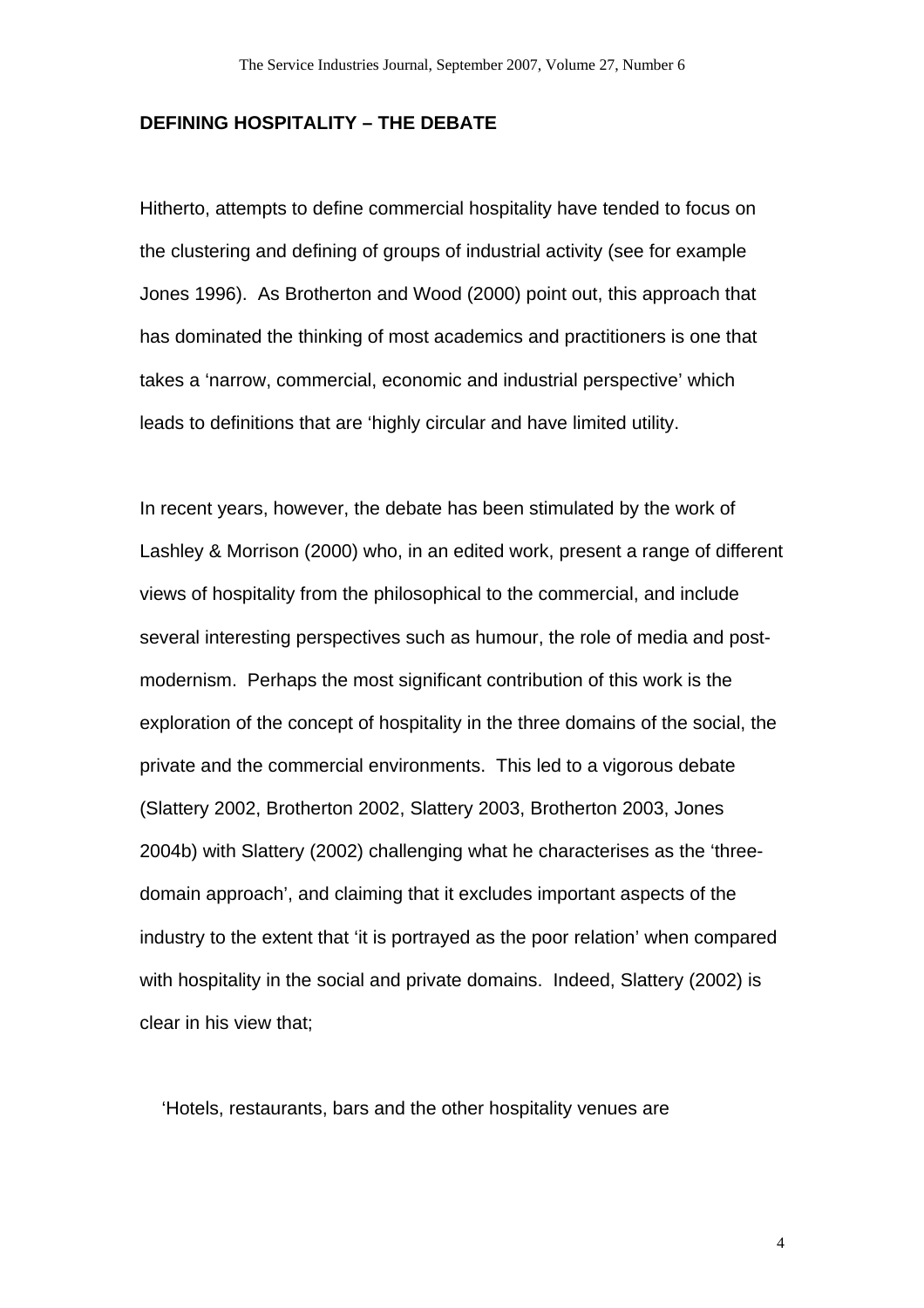businesses where the critical relationship is between sellers and buyers. The buyers are not guests, they are customers. The relationship is not philanthropic it is economic.'

Having criticised the 'three domainers' conception', Slattery presents his hospitality contexts model which structures the industry under four headings: Free-standing Hospitality Businesses, Hospitality in Leisure Venues, Hospitality in Travel Venues, and Subsidised Hospitality. Although this is an approach that harks back to the industrial classifications models mentioned earlier, it is interesting to note that the notion of hospitality contexts has similarities with the three domains approach; that is, both seek to define hospitality within the context of the environments within which it takes place. Whilst Lashley and Morrison (2000) look at the wider contexts of private, social, and commercial hospitality, Slattery (2002) focuses on the contextual sub-divisions of commercial hospitality.

It is unfortunate that despite having identified the weaknesses of extant definitions of hospitality, and presented an alternative three domains approach, the authors in Lashley and Morrison (2000) fail to explore the implications of hospitality in the social and private domain for the practice of hospitality in the commercial domain. Put simply, the question might be asked, how might commercial hospitality be made more hospitable?

In the same text, Brotherton and Wood (2000) offer a definition of hospitality: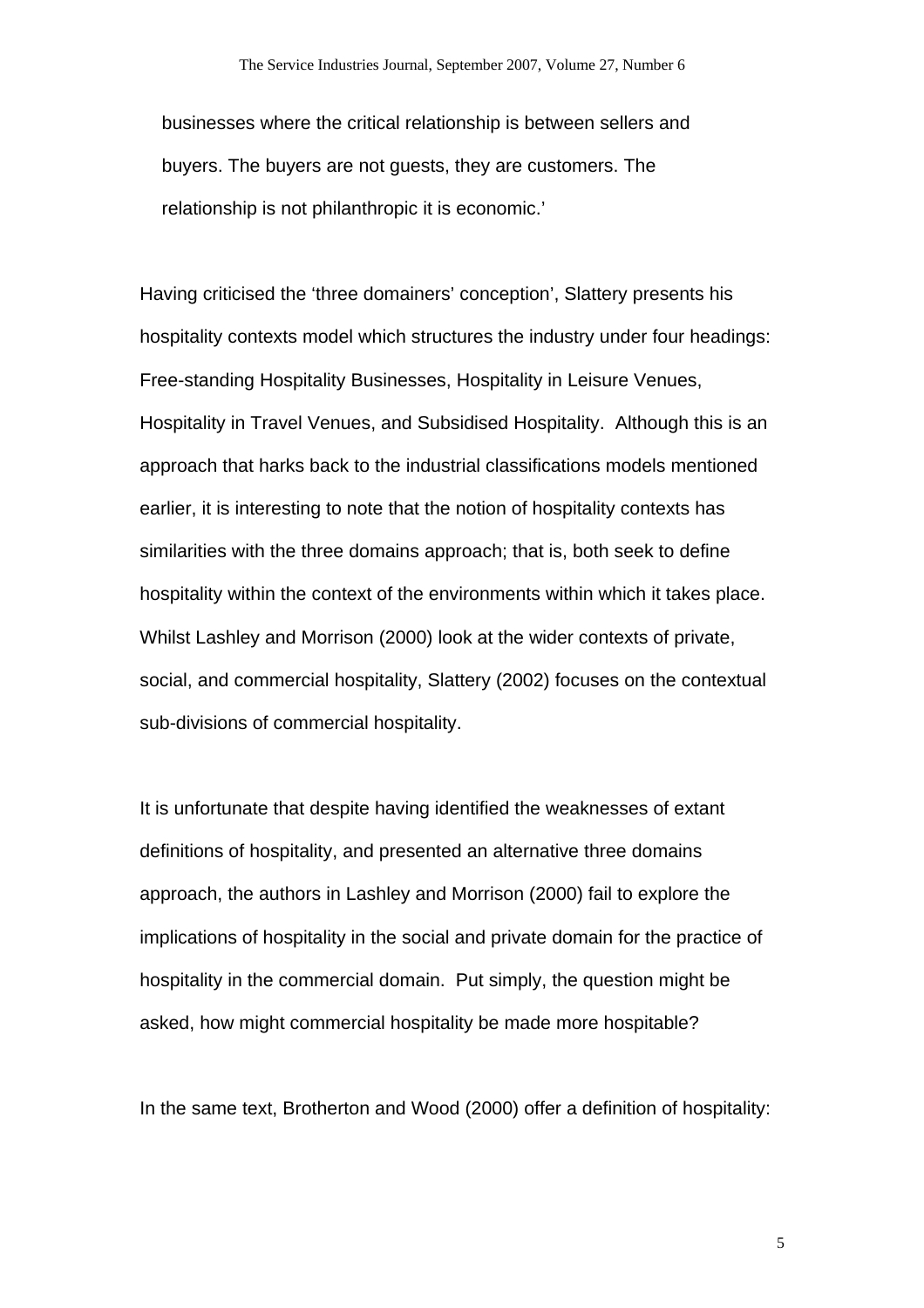'A contemporaneous human exchange, which is voluntarily entered into, and designed to enhance the mutual well being of the parties concerned through the provision of accommodation, and/or food, and/or drink'

which, despite their claim that it 'captures the generic essence of hospitality', actually fails to capture any sense of the exciting, vibrant and creative industry in the real world. As Slattery (2002) states, this is a, 'denuded and sterile conception of commercial hospitality and hospitality management'.

In addition, the Brotherton and Wood (2000) definition highlights the preoccupation with the paraphernalia of hospitableness centred around food, drink and accommodation (Telfer 2000); and the provision of these through service. This has manifest itself in a preoccupation with customer service, service delivery and service quality. This is an approach that is dominated by the perspectives of supply and suppliers, it not one that customers recognise, it is not the language that customers use, and it is not an approach that reflects the consumer experience or demand perspective (Nailon 1982). The retention of a customer perspective is essential to the effective delivery of hospitality products; customers do not buy service delivery, they buy experiences; they do not buy service quality, they buy memories; they do not buy food and drink, they buy meal experiences. This was recognised as early as the 1960s when Campbell-Smith (1967) published his seminal work Marketing the Meal Experience, however, its true implications for the business have never been adequately explored.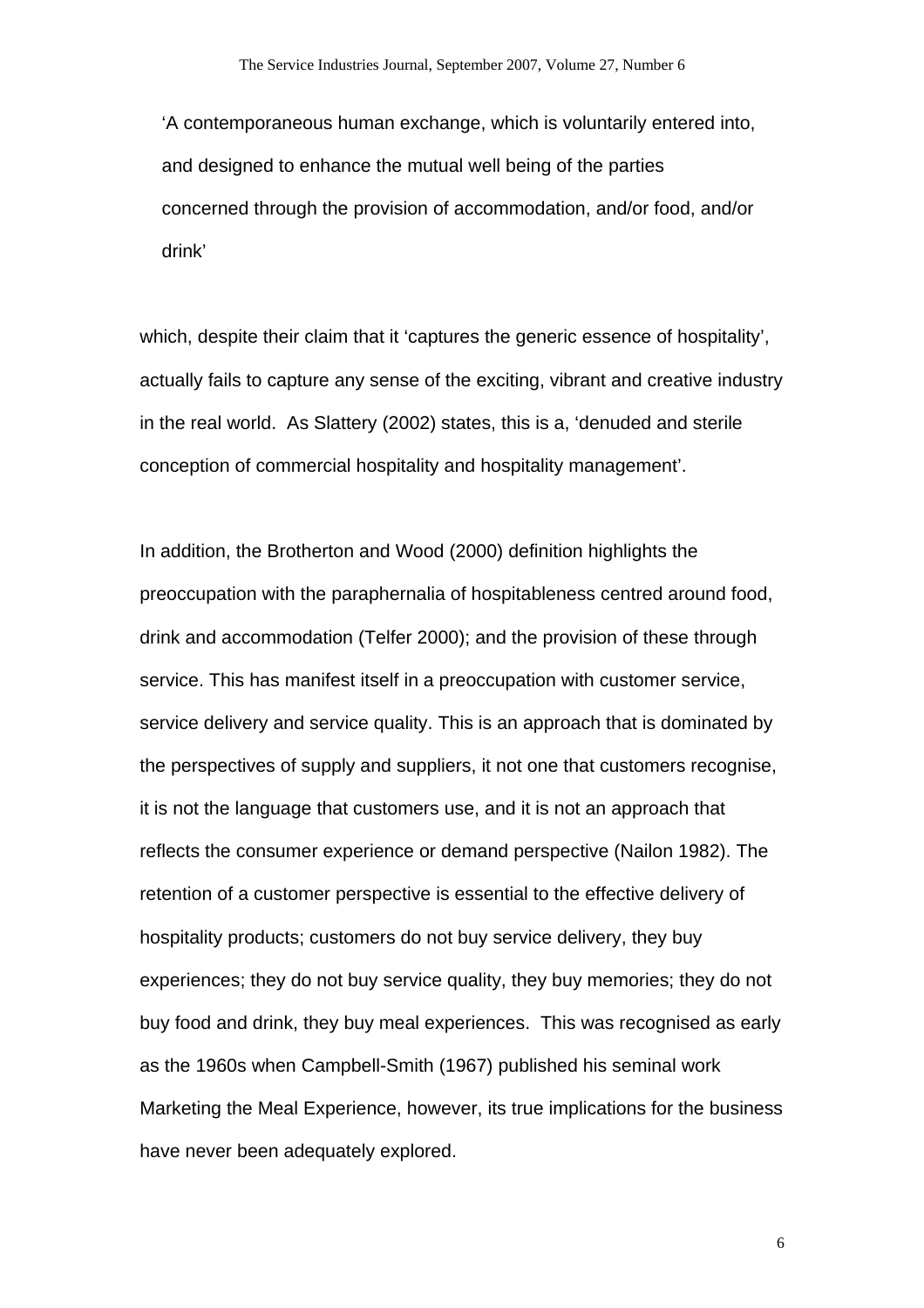King's (1995) consideration of private hospitality and commercial hospitality domains predates Lashley and Morrison, and more significantly, extends the analysis to present a model of commercial hospitality. King (1995) then explores the implications of the "hospitality metaphor" for customer service organizations. These implications include understanding the guest, supporting host employees, generosity, managing social protocols, defining the type of hospitality relationship, and the importance of the human resource function. Braithwaite (2004) develops this approach in his paper on hospitality under "extreme circumstances" suggesting the additional dimension of identifying and enhancing the occasion, and reiterating the importance of generosity and memories.

As mentioned earlier, the limited academic debate has been dominated by the application of generic business and management theory. Indeed, as the orphans of the academic world, hospitality academics have perhaps jumped too readily into the world of services management, with little consideration for the true relevance and implications of this perspective for the concept of hospitality and the international hospitality industry. The assumption that the world of hospitality is analogous to services such as banking, finance and insurance is questionable, and intuitively hospitality would appear to be significantly different to these services. Indeed, consumer research that has sought to apply generic service sector models to hospitality, such as SERVQUAL, has found significant differences to the extent that new models have been developed with different dimensions of consumer satisfaction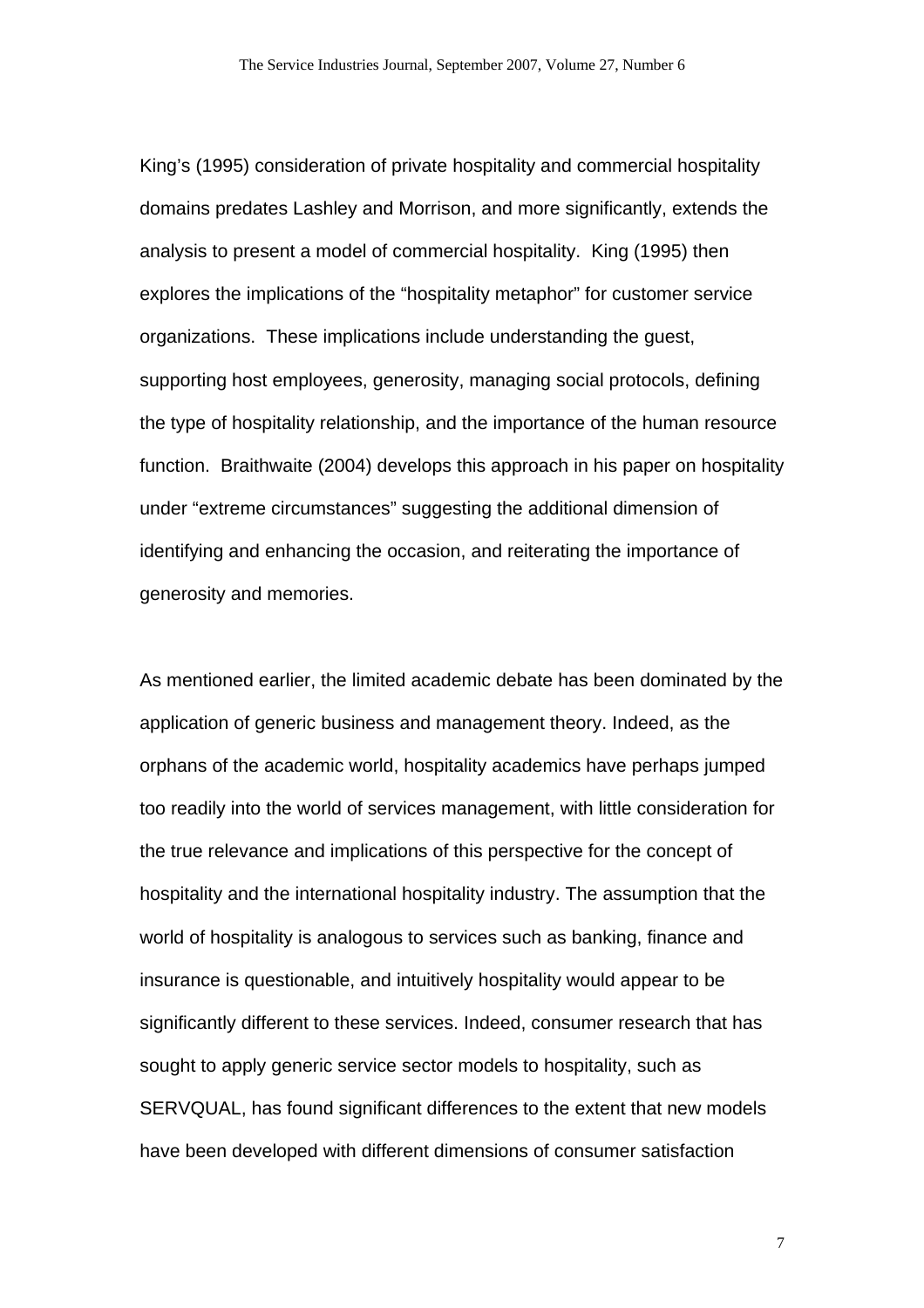including DINESERV and LODGSERV (Knutson et al. 1989, Patton et al. 1994, Stevens et al. 1995).

#### **HOSPITALITY AS BEHAVIOUR AND EXPERIENCE**

In seeking a better definition and understanding of hospitality a more fruitful starting place might be a consideration of the nature of hospitableness; hospitality as behaviour and experience (O'Connor 2005). The Oxford English Dictionary (2002) defines hospitality as the 'friendly and generous reception of guests or strangers', while the Chambers English Dictionary (2001) defines it as, 'entertaining strangers and guests kindly and without reward: showing kindness: generous: bountiful'. As Lashley (2000) states, 'hospitality requires the guest to feel that the host is being hospitable through feelings of generosity, a desire to please and a genuine regard for the guest as an individual'.

Looking at hospitality in this way leads to consideration of concepts such as generosity, friendliness, the host-guest relationship, entertainment, and experiences given freely (King 1995). International and cross-cultural dimensions may also be interesting in this regard. However, defining hospitality like this highlights a number of interesting tensions between hospitableness and commercial hospitality. The most obvious being the tension between generosity and the economics of business. Indeed, it is this tension that raises the question of whether true hospitality can ever be provided within a commercial context (Lashley 2000, Telfer 2000).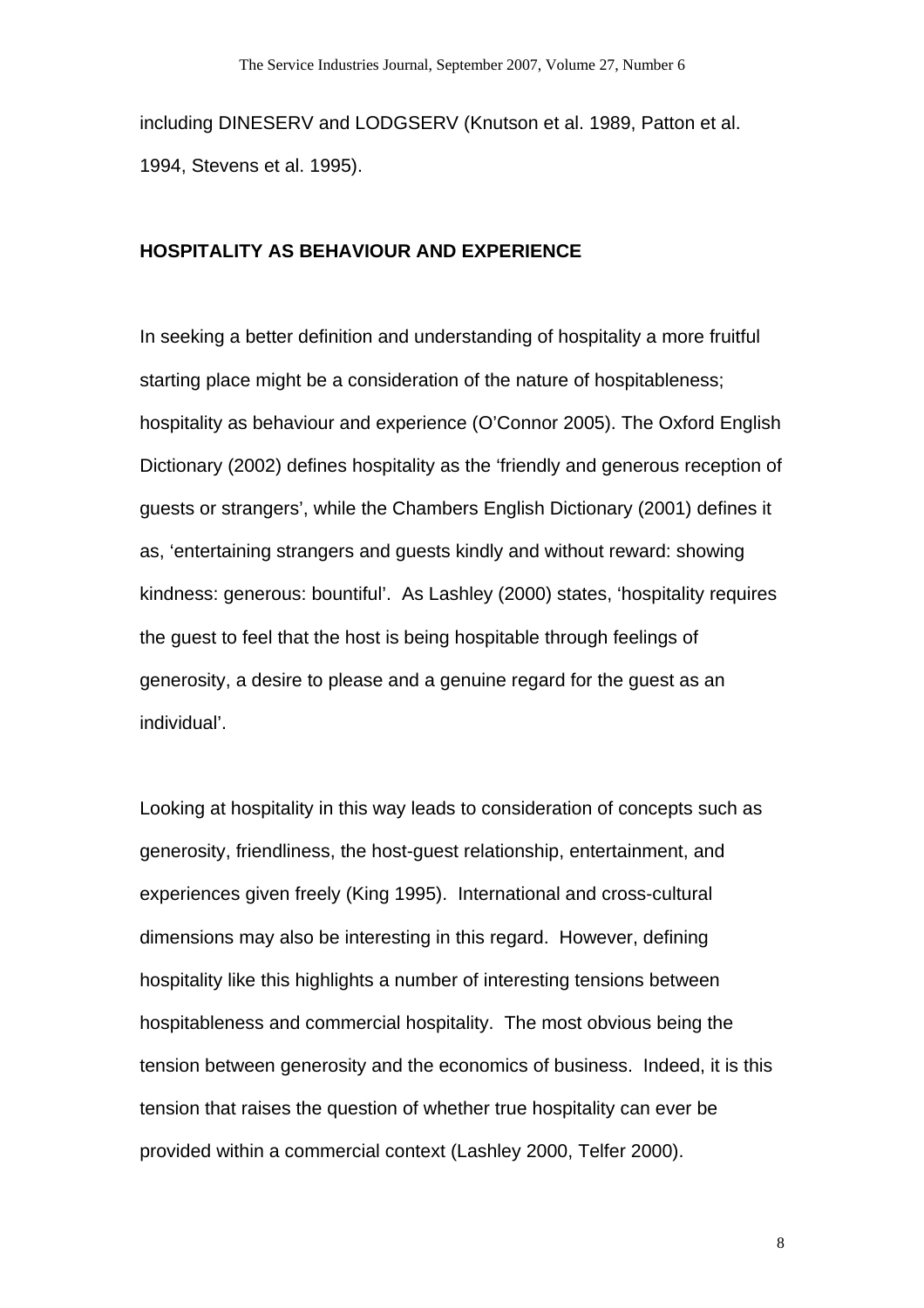In order to explore the conceptual shift from service and services management to hospitality and experience management it is helpful to distinguish a number of key dimensions that characterise the differences between the perspectives. Pine and Gilmore (1999) sought to distinguish between services and what they call the 'experience economy' using a similar approach and some of their dimensions are helpful in the exploration of the differences between services and hospitality as discussed below and shown in figure 1. The critical difference between Pine and Gilmore's framework and figure 1, however, is that figure 1 includes evidence, in the form of footnotes, to support the dimensions proposed.

#### **HOSTS AND GUESTS**

Laskley (2000) states that, 'hospitality is essentially a relationship based on hosts and guests' and it is the host-guest relationship that is the key distinguishing characteristic of hospitality from which several other dimensions emerge (Pritchard 1981, Stringer 1981). The notion of hosts and guests is fundamentally different to that of managers and customers and is much more socially and culturally defined. Darke & Gurney (2000) explored the expectations and taboos of domestic hospitality, and identified a number of social rules, such as not complaining, that are clearly at variance with the commercial manager-customer relationship. The motives for the relationship are fundamental and Telfer (2000) identified categories of motives for social hospitality, including "other-regarding motives" and "reciprocal motives", that underpin the host-guest relationship.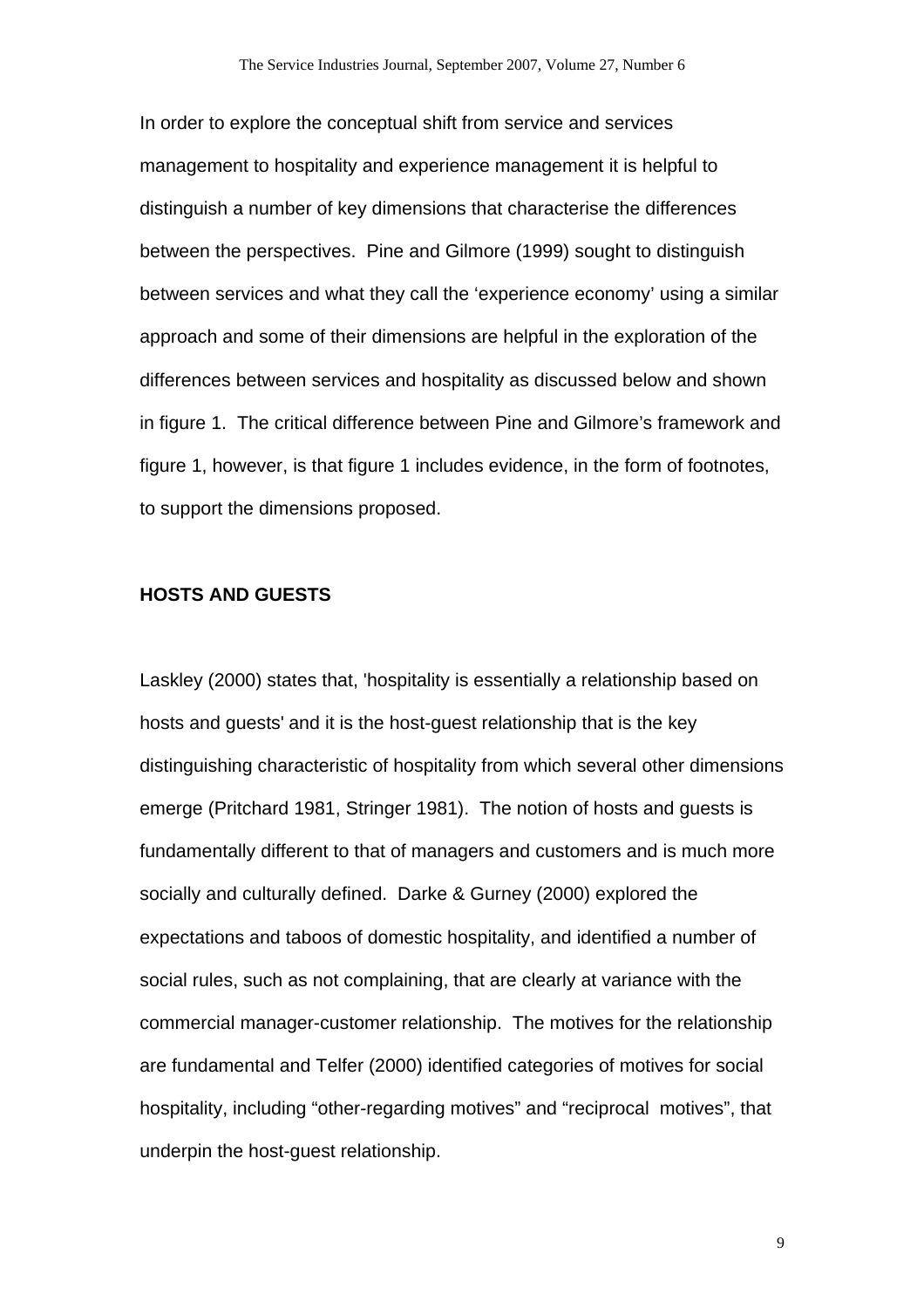| <b>Dimensions</b>                      | <b>Service</b>                   | Hospitality                           |
|----------------------------------------|----------------------------------|---------------------------------------|
| Who is it for ?                        | Customers                        | Guests $1$                            |
| Who manages it?                        | Manager                          | Host <sup>1</sup>                     |
| How is it managed?                     | Manufacturing<br>Commoditization | Theatre <sup>2</sup>                  |
| What is the economic<br>function?      | Delivery                         | Staging $3$                           |
| What is the economic<br>relationship?  | Parsimony                        | Generosity <sup>4</sup>               |
| Who delivers it?                       | <b>Staff</b>                     | Cast <sup>5</sup>                     |
| What is the delivery goal?             | <b>Customer Service</b>          | Performance <sup>5</sup>              |
| What is the timing?                    | Delivered on demand              | Lots of little surprises <sup>6</sup> |
| What are the needs?                    | Functional                       | Experiential <sup>7</sup>             |
| Who leads?                             | Customer led                     | Host led <sup>8</sup>                 |
| What is the nature of<br>the offering? | Intangible                       | Memorable <sup>9</sup>                |
| What are the factors of<br>demand?     | <b>Benefits</b>                  | Sensations <sup>9</sup>               |
| What are the security<br>concerns?     | of goods and processes           | of strangers $10$                     |

#### **Figure 1: Hospitality from service to experience**

 $1$  Lashley 2000, King 1995, Pritchard 1981, Stringer 1981, Telfer 2000, Darke and Gurney 2000.

- <sup>2</sup> Jayawardena 2000, Gillespie 1994.
- <sup>3</sup> Pine and Gilmore 1999, Jayawardena 2000
- 4 King 1995, Braitwaite 2004, Hemmington 2004, O'Connor 2004

5 Gillespie 1994, Darke and Gurney 2000, Jayawardena 2000, Winsted 2000, Kivela et al. 2000.

- 6 Pine and Gilmore 1999, Hemmington 2004
- 7 Campbell-Smith 1967, Gillespie 1994, Hansen et al. 2004. 8 Gillespie 1994, Hemmington 2004
- 
- 9 Braithwaite 2004, Pine and Gilmore 1999
- <sup>10</sup> Hepple et al. 1990, King 1995, Telfer 2000, Rutherford and McConnell 1991, Poon and Low 2005, Gill et al. 2002, Choi and Chu 2000.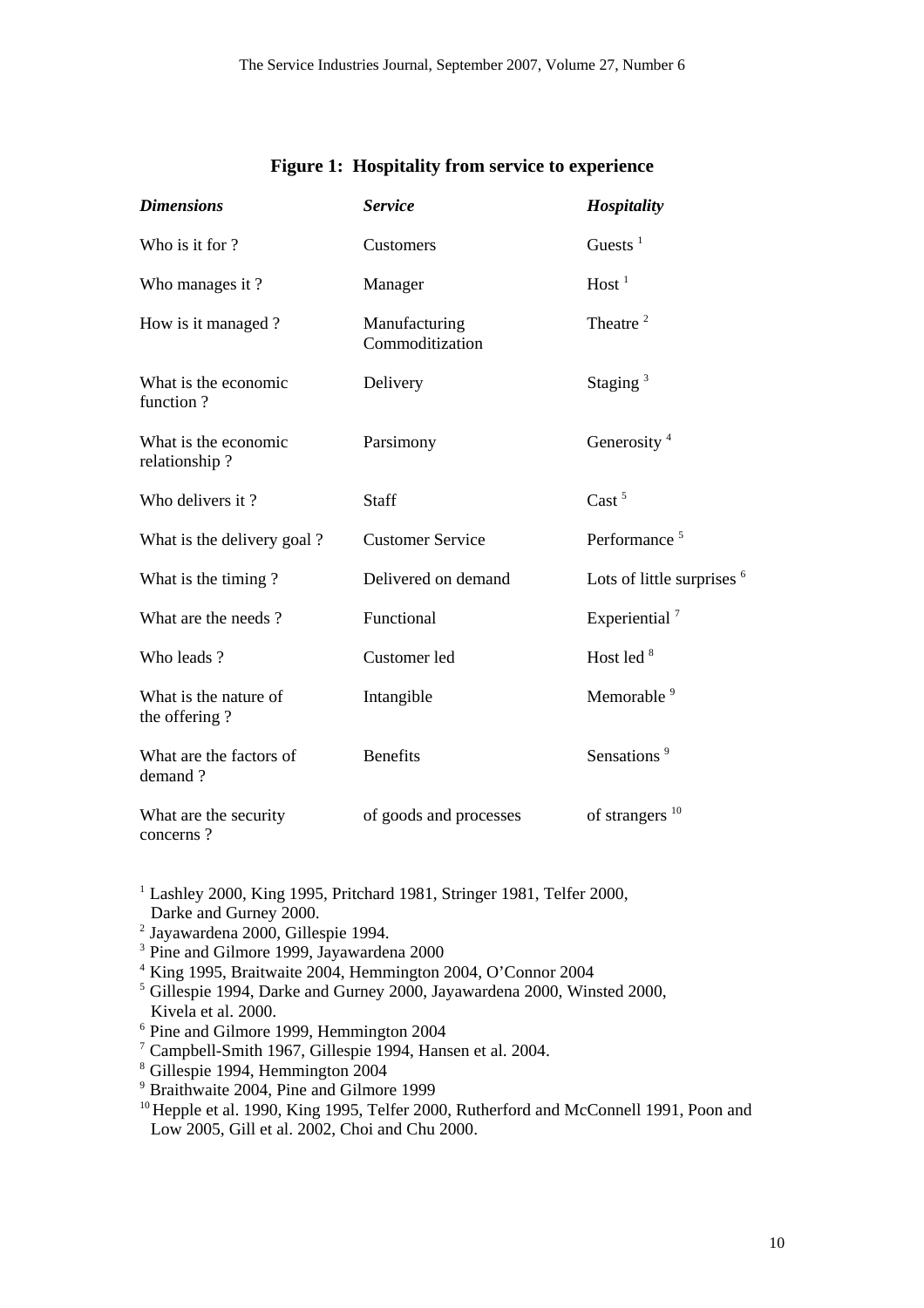#### **GENEROSITY**

A discussion of the motives of hospitality leads back to a consideration of the tension between generosity and the economic relationship in commercial hospitality environments (King 1995). The need to control costs and generate a financial return is the economic reality of hospitality business, but is not one that normally applies to hospitality in social environments. This leads to several tensions when businesses attempt to provide a true sense of hospitality, for example, requiring guests constantly to sign for products acts as an on-going reminder of the economic relationship (O'Connor 2004), charging for minor elements of the product (e.g. butter, sauces) that could be included as part of the whole, and the overt practice of portion control which gives the impression of meanness. These practices are the antithesis of true hospitality and indeed, some hospitality businesses allow these financial controls to dominate the guest experience to a level where they appear parsimonious and unfriendly. Accepting that businesses have to make a financial return, the challenge would seem to be one of distancing the guest experience from necessary internal financial controls, and removing or redesigning unnecessary controls. A good example of this is the "all-inclusive" format where the financial aspect of the relationship is dealt with once, and usually before the experience. This then enables the hospitality experience to develop without reminders of the economic relationship and for a sense or generosity to be developed. Other opportunities to create a sense of generosity should also be explored; these might include the "bottomless cup of coffee", the "honesty bar", and other low cost additions to the experience.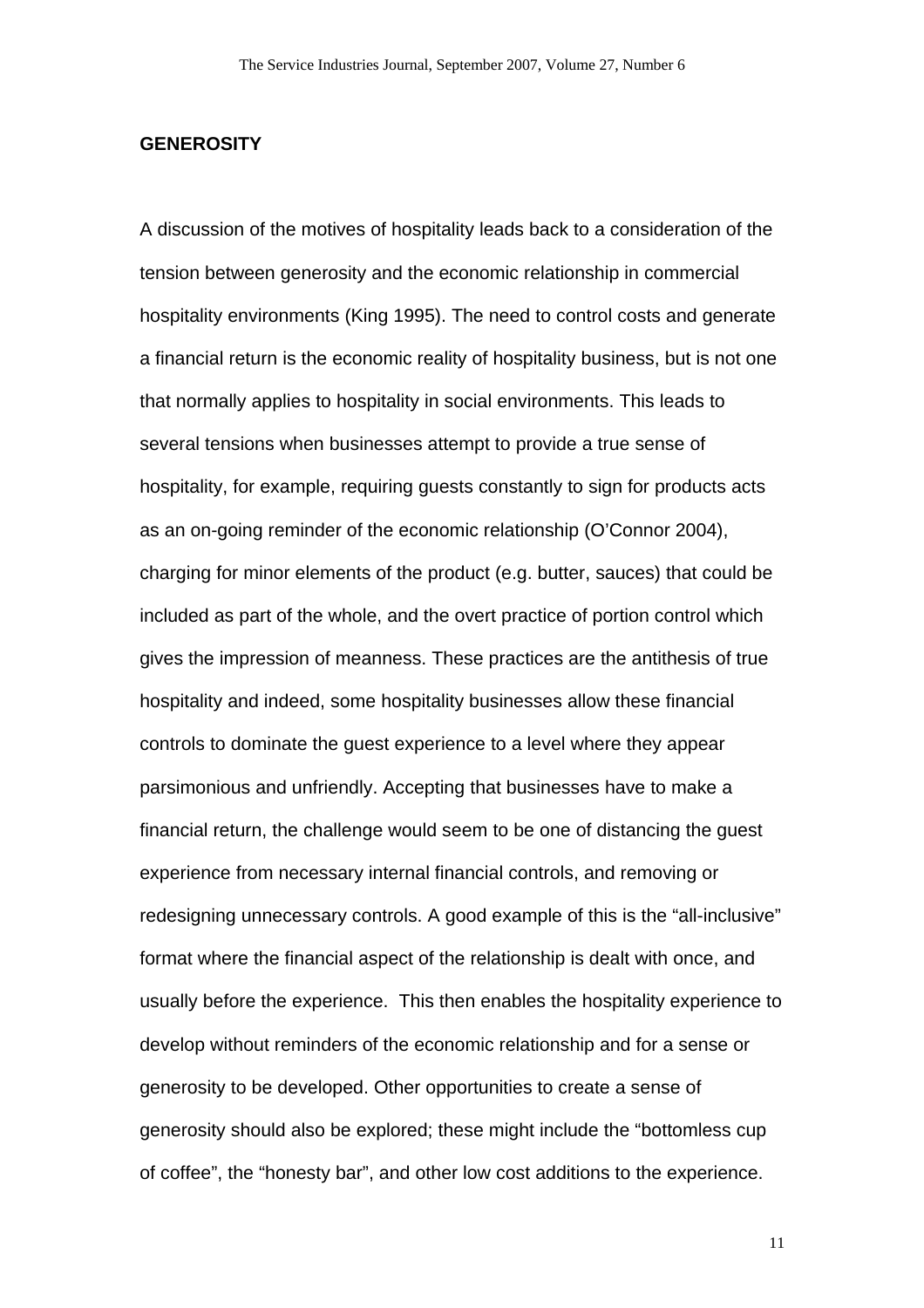The key in all of this is to factor in the cost (and profit margin) of these elements into the overall price charged for the experience (Hemmington 2004).

#### **THEATRE AND PERFORMANCE**

The focus on experience and performance suggests an interesting analogy with theatre. In both hospitality and theatre there is a need to stage-manage experiences and a sense of staging the environment. In both hotels and restaurants the preparation of the front of house as the stage, takes time, it has to be meticulous, and is critical to the experience (Jayawardena 2000). The laying of tables, the folding of napkins, the arrangement of decorations such as flowers, the lighting, and the sound are all part of the stage management of the restaurant and preparation for the subsequent performance. Indeed, there are aspects of hospitality that are more experiential than theatre – restaurants have opportunities to stimulate all five senses, for example, and most hospitality experiences are individual and personalised rather than batch delivery as they are for a theatre audience.

The notion of performance is significant both in terms of the guest experience and the implications for staff as performers (Darke and Gurney 2000). If performance is an important aspect of the experience, which Winsted's (2000) research indicates it is, organizations should explore the opportunities to enhance the levels of performance. Staff, as the cast who provide the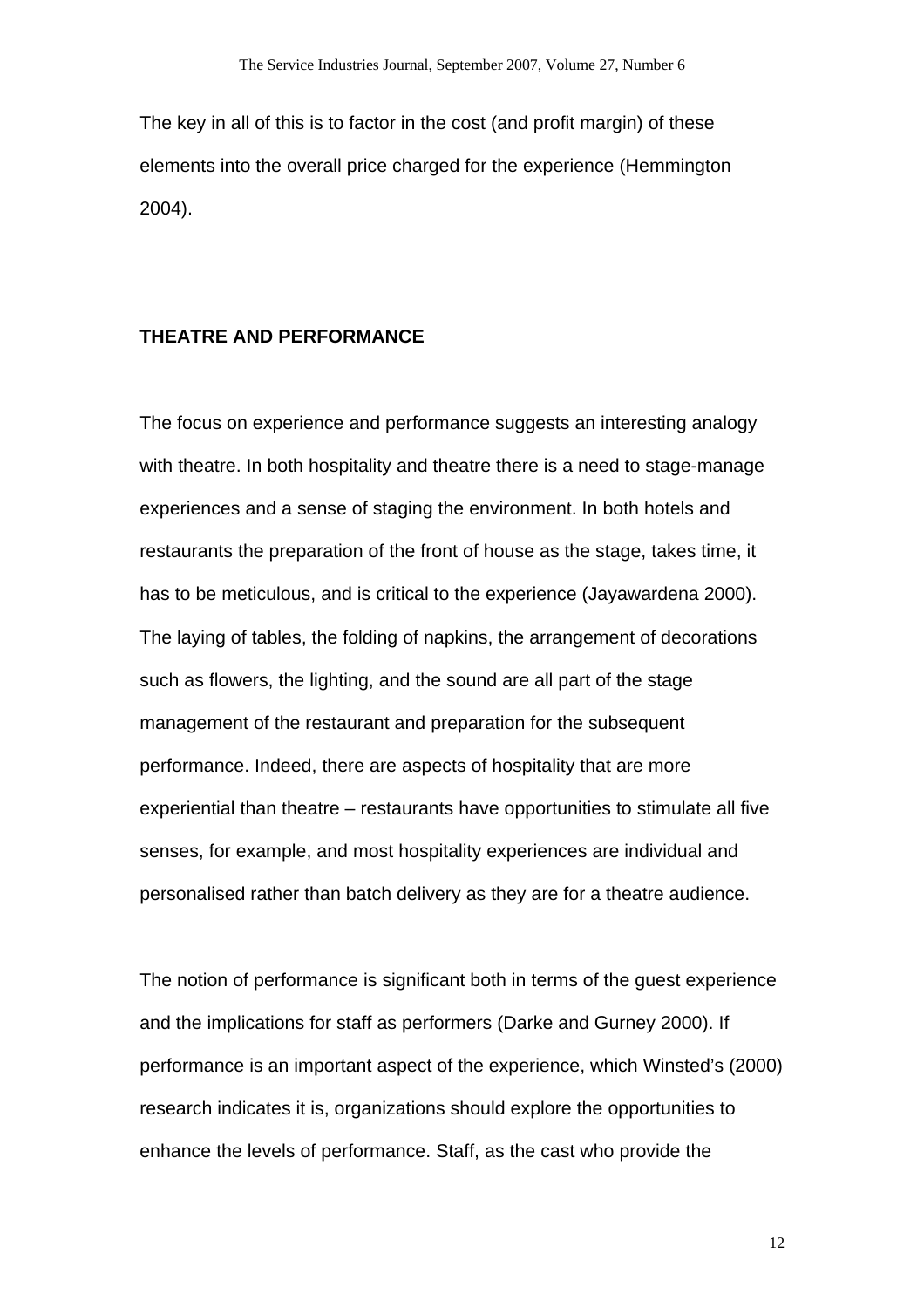performance, need to be selected and developed as performers and need to be provided with the opportunities to perform. This is not necessarily about juggling and telling jokes, but could be about presenting and describing the menu in an effective way, acting as a gastronomic consultant (Kivela et al. 2000), serving the dishes with style, and could include elements of preparation at the table – perhaps even gueridon service. It is interesting to note that in recent years most of the performance in restaurants has been withdrawn into the kitchen with the chefs leaving the restaurant staff with limited opportunities to perform.

#### **"LOTS OF LITTLE SURPRISES"**

In services, much play is made of the fact that services have to be delivered on demand and that the product and customer have to be brought together at critical moments in time. In experiences, such as hospitality, this concept is extended by the fact that the performance and experience is revealed over time (Pine and Gilmore 1999). This has interesting operational implications. The hospitality experience could take place over a couple of hours for a meal, days for a short hotel visit and weeks for an extended vacation. In all of these, however, it should be recognised that the experience is not delivered in one moment in time, but is revealed over time, and over an extended period of time in some cases. This means that operators need to reveal the experience and the performance over time; they need to maintain interest and excitement over the whole period of the experience. This might be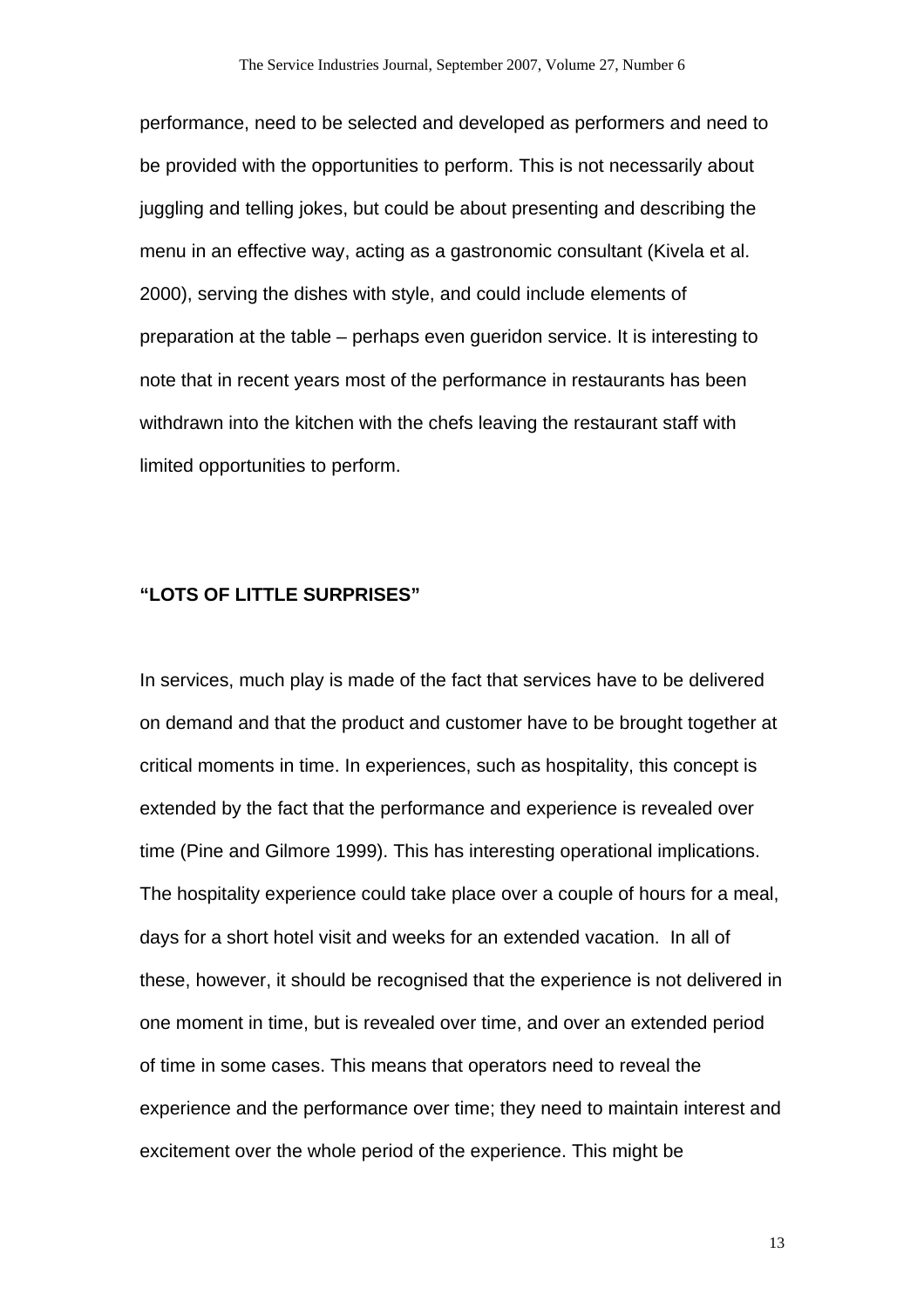characterised as revealing "lots of little surprises". Restaurants are quite good at this; they offer canapés and other gastronomic temptations before the meal; they reveal each course one by one, sometimes from under cloches to add to the dramatic effect; they create interesting and unusual ways to serve and present the food; and they conclude with chocolates or mints or petit fours. In a recent restaurant review Moir (2005) characterised the experience at one restaurant as 'a chain of sparking moments that blaze together into a dazzling whole'. Hospitality businesses should design their guest experiences to include 'lots of little surprises', or 'sparkling moments', much as good restaurants do, using the ideas and creativity of their staff to stimulate and excite their guests over time.

The concept of surprise leads to another key dimension of hospitality. The extent to which the experience should be customer led or host led. Market orientation dictates that consumer products should be consumer led and that organizations should respond to the needs of the customer. However, if the intention is to create guest surprise, the creative ideas for the surprise are unlikely to come from the guests themselves. Indeed, going back to hospitality in the social context, it would be quite inappropriate for guests to dictate their requirements to their host, or to treat their host as a servant. In commercial hospitality the same principle should apply and this might help remove the confusion between service and servile; staff are performers and hosts, not servants. In truly hospitable environments guests are looking for something special that gives surprise and delight. This means that the innovations are more likely to be host led and will depend upon the creativity of the host and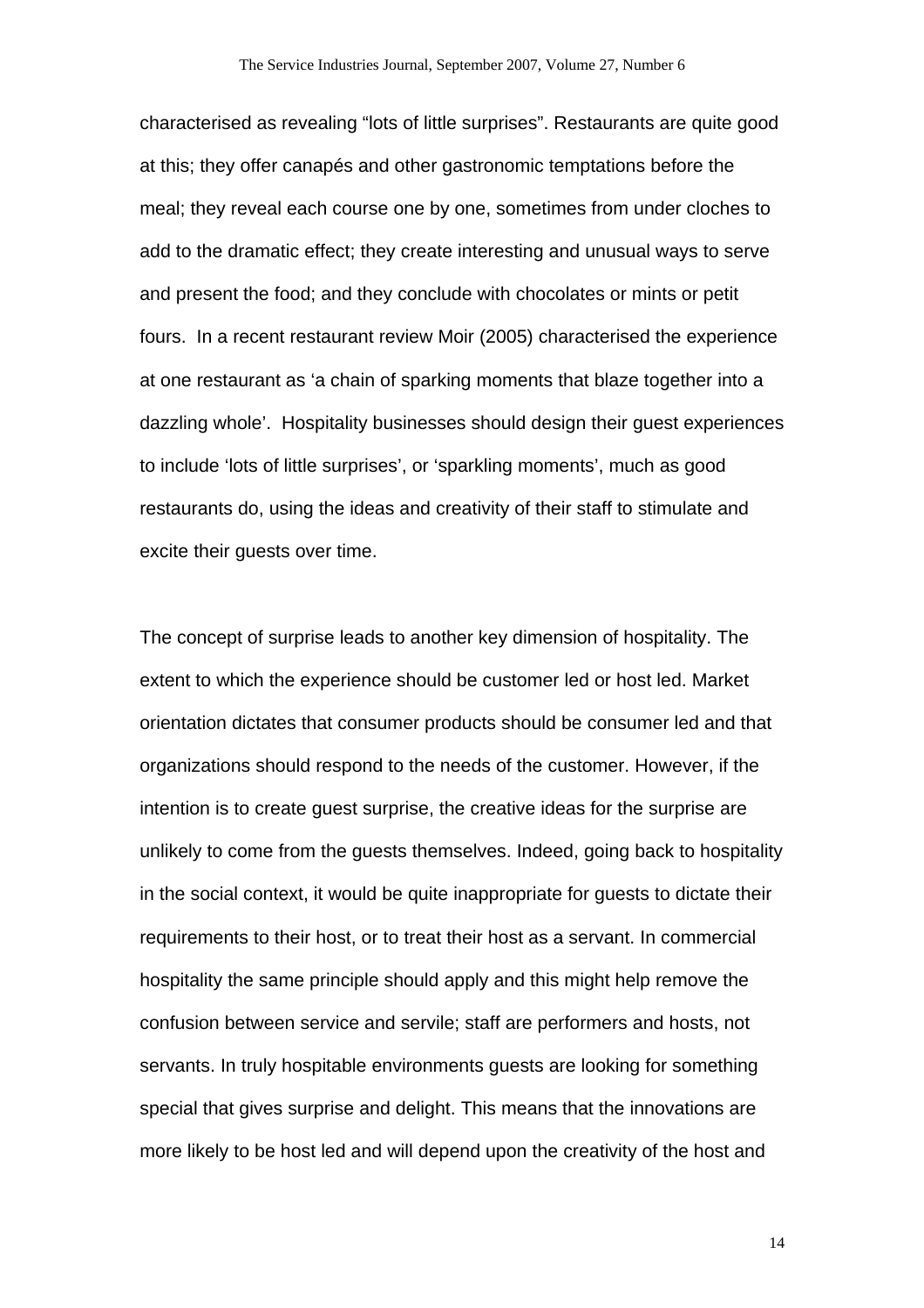the staff as performers. It means that they have to interpret the needs of their guests in unusual and exciting ways that create memorable experiences; experiences that encourage guests to return (behavioural loyalty) and that guests will be sufficiently excited about to discuss with their friends creating positive word of mouth promotion (emotional loyalty).

#### **SECURITY OF STRANGERS**

The final, but significant, dimension of hospitality relates to the security of strangers. Telfer (2000) points out that "traditionally the most important responsibility of all was the guest's safety - hospitality was a kind of sanctuary". This is an aspect that is often overlooked and is perhaps insufficiently recognized by the industry. Hospitality guests, particularly hotel guests are often in unfamiliar and alien environments and see the hotel as an important sanctuary (Hepple et al. 1990, Rutherford and McConnell 1991, King 1995, Telfer 2000, Choi and Chu 2000, Gill et al. 2002, Poon and Low 2005). In most service industries, however, the dominant security concerns relate to the security of goods and procedures, this is also the case in some hospitality organizations, this leads to a focus on control procedures and financial control issues dominating the hospitality experience as discussed earlier in the article. Security in hospitality should, therefore, focus on guest security – the security of strangers. This does not mean that financial security should be ignored, but that from the guest's perspective their personal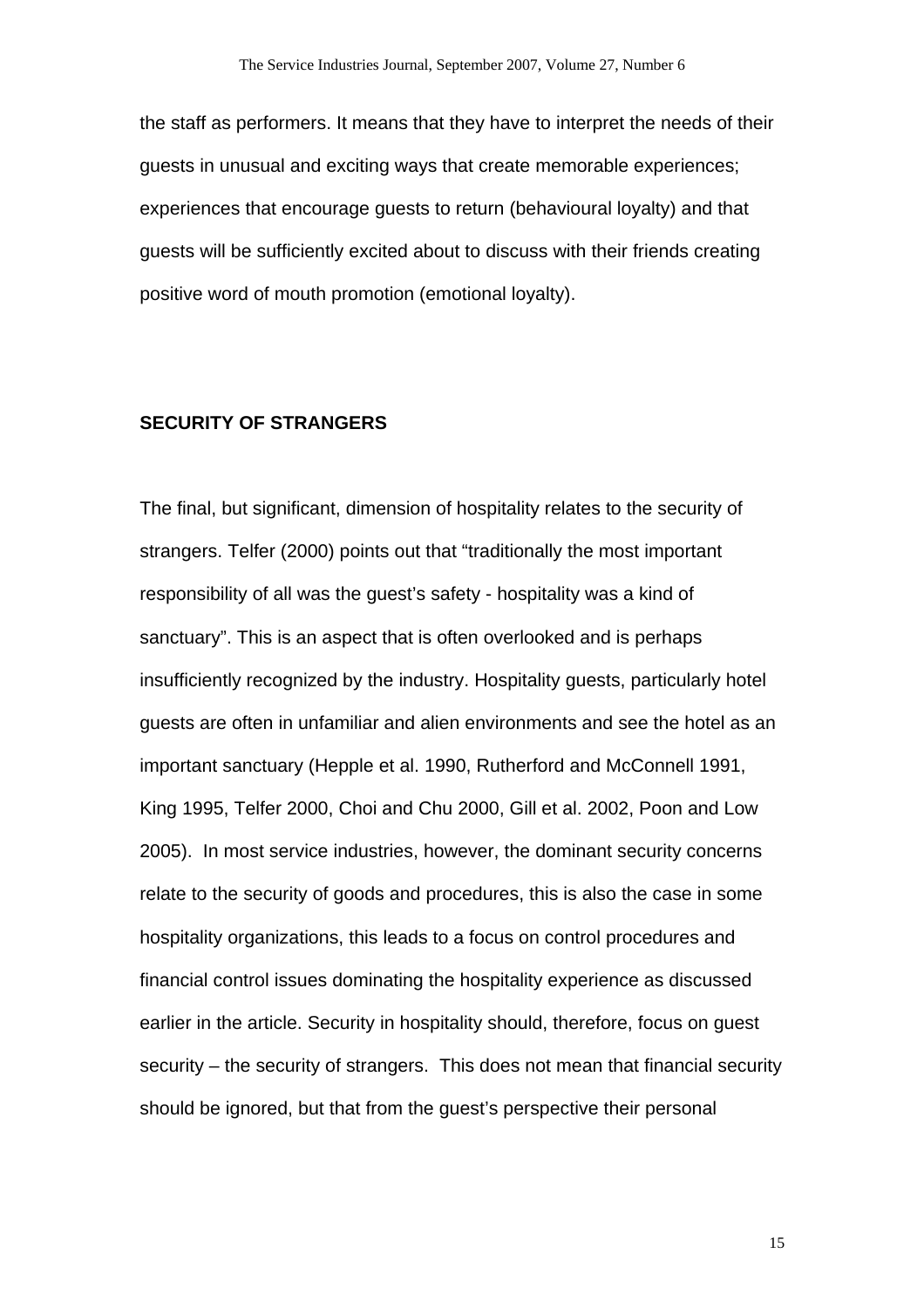security is clearly visible and seen as the dominant concern rather than the security of the hotel's resources and procedures.

#### **CONCLUSION**

To conclude, this article has sought to chart a course through contemporary discourse, and between the theoretical and practical, to identify the strategic and operational implications of hospitality in commercial environments. It suggests that by exploring and defining hospitality as experience, new perspectives emerge that have important implications for hospitality in commercial contexts. These implications take hospitality beyond services management to a place where hospitableness, a sense of theatre and generosity are central.

Five key dimensions of hospitality as a commercial experience are identified; the host-guest relationship, generosity, theatre and performance, lots of little surprises and safety and security. To conclude, hospitality businesses must focus on the guest experience and stage memorable experiences that stimulate all five senses. They must behave like hosts taking responsibility for the experience and creating lots of little surprises. They must appoint and develop their staff as performers and the cast in the experience. They must create a feeling of generosity, avoid parsimony, and not allow financial and operational control procedures to dominate the guest experience. Hospitality organisations that are able to capture this sense of theatre and generosity will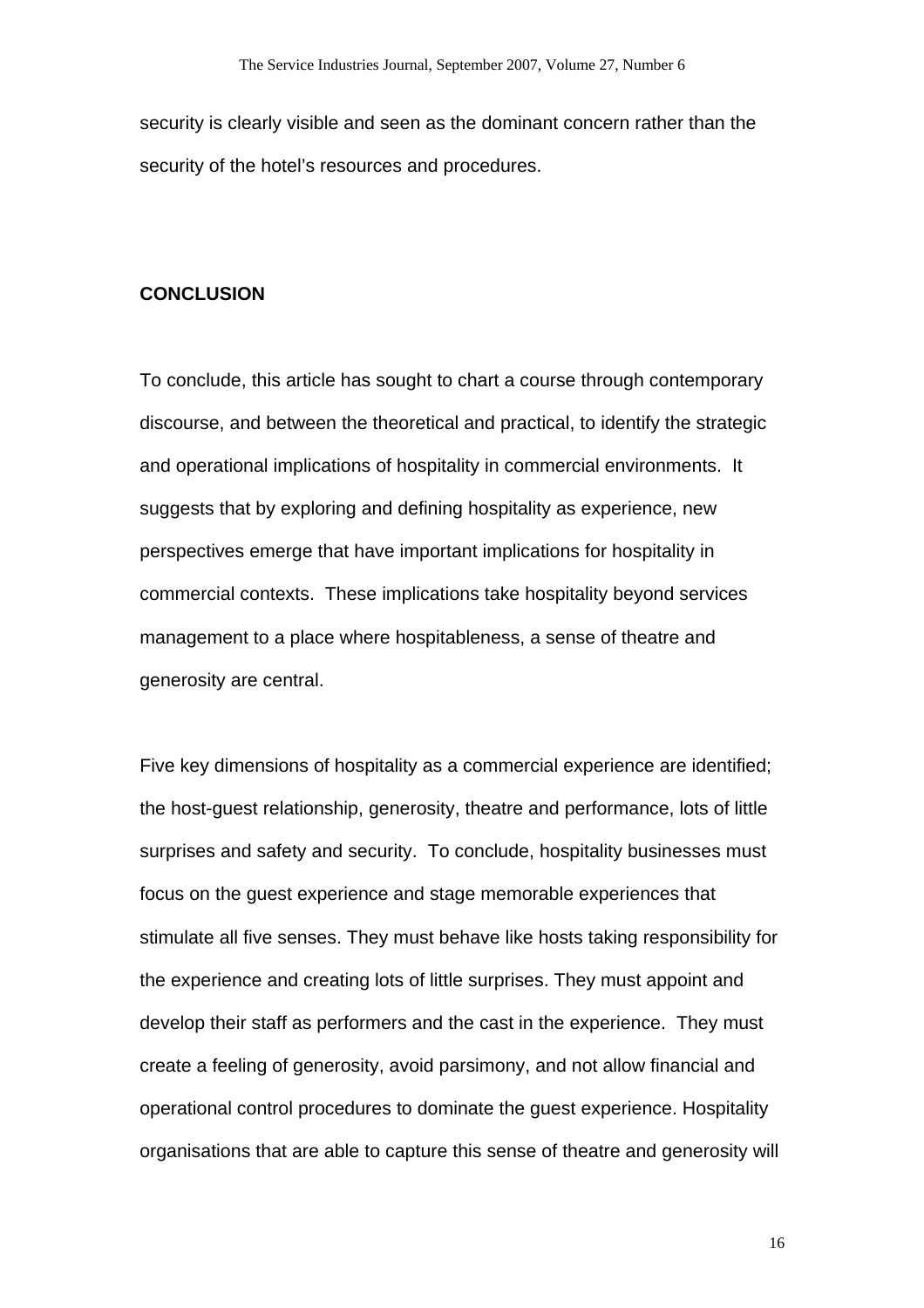gain competitive advantage by providing their guests with experiences that

are personal, memorable and add value to their lives.

# **References**

- Braitwaite, R.W. (2004), Five Meals in the Forties: Perspectives on hospitality under extreme circumstances, Tourism Review International, Vo.7, pp61-66.
- Brotherton, B. (1999), Towards a definitive view of the nature of hospitality and hospitality management, International Journal of Hospitality Management, Vol.11 No.4, pp163-173.
- Brotherton, B. and Wood, R. (2000), Hospitality and hospitality management, in Lashley & Morrison, In Search of Hospitality, Butterworth Heinemann.
- Brotherton, B. (2002), Finding the hospitality industry (A Response to Paul Slattery), Journal of Hospitality, Leisure, Sport & Tourism Education, Vol.1 No.2,

<http://www.hlst.heacademy.ac.uk/johlste/vol1no2/comments/0032.html>

Brotherton, B. (2003), Finding the hospitality industry (A Final Response to Slattery?), Journal of Hospitality, Leisure, Sport & Tourism Education, Vol.2 No.2,

http://www.hlst.heacademy.ac.uk/johlste/vol2no2/comments/0056.html Campbell-Smith, G. (1967), Marketing the Meal Experience, University of

- Surrey, Guildford.
- Choi, T.Y. and Chu, R. (2000), Levels of satisfaction among Asian and Western Travellers, International Journal of Quality & Reliability Management, Vol.17 No.2, pp116-132.
- Darke, J. & Gurney, C. (2000), Putting up ? Gender, hospitality and performance, in Lashley & Morrison, In Search of Hospitality, Butterworth Heinemann.
- Erdly, M. and Kesterson-Townes, L. (2002), Experience Rules, IBM Business Consulting Services' Vision for the hospitality and leisure industry, circa 2010, IBM Business Consulting Services.
- Gill, M., Moon, C., Seaman, P. and Turbin, V. (2002), Security management and crime in hotels, International Journal of Contemporary Hospitality Management, Vol.14 No.2, pp58-64.
- Gillespie, C.H. (1994), Gastrophy and *Nouvelle Cuisine*: Entrepreneurial Fashion and Fiction, British Food Journal, Vol.96 No.10, pp19-23.
- Hansen, K.V., Jensen, O. and Gustafsson, I., (2004) Payment an undervalued part of the meal experience?, Food Service Technology, Vol.4 No.2, pp85-91.
- Harris, W.T. (1996), Captive Audiences and the Price of Popcorn, Pennsylvania Economic Review, Vol. 5, No. 2, 1996.
- Harris, R., Harris, K & Baron, S (2003), Theatrical service experiences, International Journal of Service Industry Management, Vol.14 No.2, pp184-199.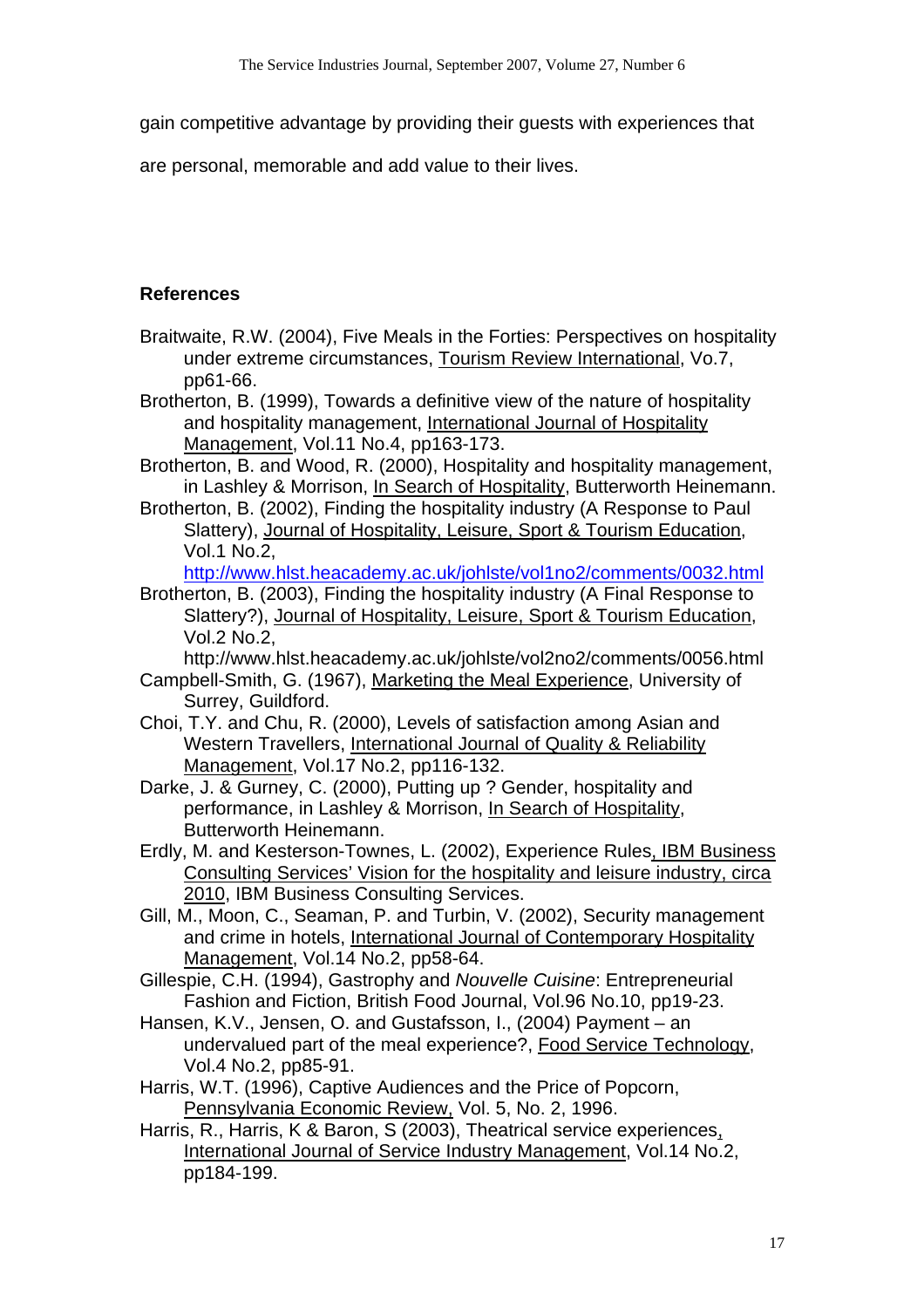- Heal, F. (1990), Hospitality in early modern England, Oxford University Press, Oxford.
- Hemmington, N (2004), Concepts of Hospitality from service to experience, Proceedings I- CHRIE Conference, Philadelphia, July 2004.
- Hepple,J., Kipps, M. and Thomson, J. (1990), The concept of hospitality and an evaluation of its applicability to the experience of hospital patients, International Journal of Hospitality Management, Vol.9 No. 4, pp305- 317.
- Jayawardena, C. (2000), International Hotel Manager, International Journal of Contemporary Hospitality Management, Vol.12 No.1, pp67-69.

Jensen, R. (1999), The Dream Society, McGraw-Hill.

- Jones, P. (1996), Introduction to Hospitality Operations, Cassell, London.
- Jones, P. (2004a), Finding the Hospitality Industry? Or finding Hospitality Schools of Thought? Journal of Hospitality, Leisure, Sport & Tourism Education, Vol.3 No.1,

<http://www.hlst.heacademy.ac.uk/johlste/vol3no1/comments/0069.html>

Jones, P. (2004b), Finding the Hospitality Industry: A Response to Brotherton and Slattery, Journal of Hospitality, Leisure, Sport & Tourism Education, Vol.3 No.1,

<http://www.hlst.heacademy.ac.uk/johlste/vol3no1/comments/0069.html>

- King, C.A. (1995), What is hospitality? International Journal of Hospitality Management, Vol.14 No. 3&4, pp219-234.
- Kivela, J., Inbakaran, R. and Reece, J. (2000), Consumer research in the restaurant environment. Part 3: analysis, findings and conclusions, International Journal of Contemporary Hospitality Management, Vol.12 No.1, pp13-30.
- Knutson, B., Stevens, P., Wullaert, C., Patton, M., and Yokoyama, F. (1989), The Service Scoreboard: A Service Quality Measurement Tool for the Hospitality Industry, Hospitality Education and Research Journal, Vol.14 No.2, pp413-420.

Lashley, C. (2000), Towards a theoretical understanding, in Lashley & Morrison, In Search of Hospitality, Butterworth Heinemann, pp1-17.

- Lashley, C. & Morrison, A. (2000), In Search of Hospitality; Theoretical perspectives and debates, Butterworth-Heinemann, Oxford.
- Moir, J. (2005), "Are you ready to order?", Telegraph Weekend, December 31, p20.
- Morrison,A. & O'Mahoney, G.B. (2002), Hospitality: A Liberal Introduction, Journal of Hospitality and Tourism Management, Vol. 9 No.2, pp189- 197.
- Nailon, P. (1982), Theory in hospitality management, International Journal of Hospitality Management, Vol.1 No.3, pp135-142.
- Nijs, D. (2003), Imagineering: Engineering for imagination in the emotion economy, in Creating a Fascinating World, Breda University, Holland.
- O'Connor, D. (2005), Towards a new interpretation of hospitality, International Journal of Contemporary Hospitality Management, Vol.17 No.3, pp267- 271.
- Patton, M., Stevens, P. and Knutson, B. (1994), Internationalizing LODGESERV as a Measurement Tool: A Pilot Study, Journal of Hospitality and Leisure Marketing, Vol.2 No.2, pp39-56.